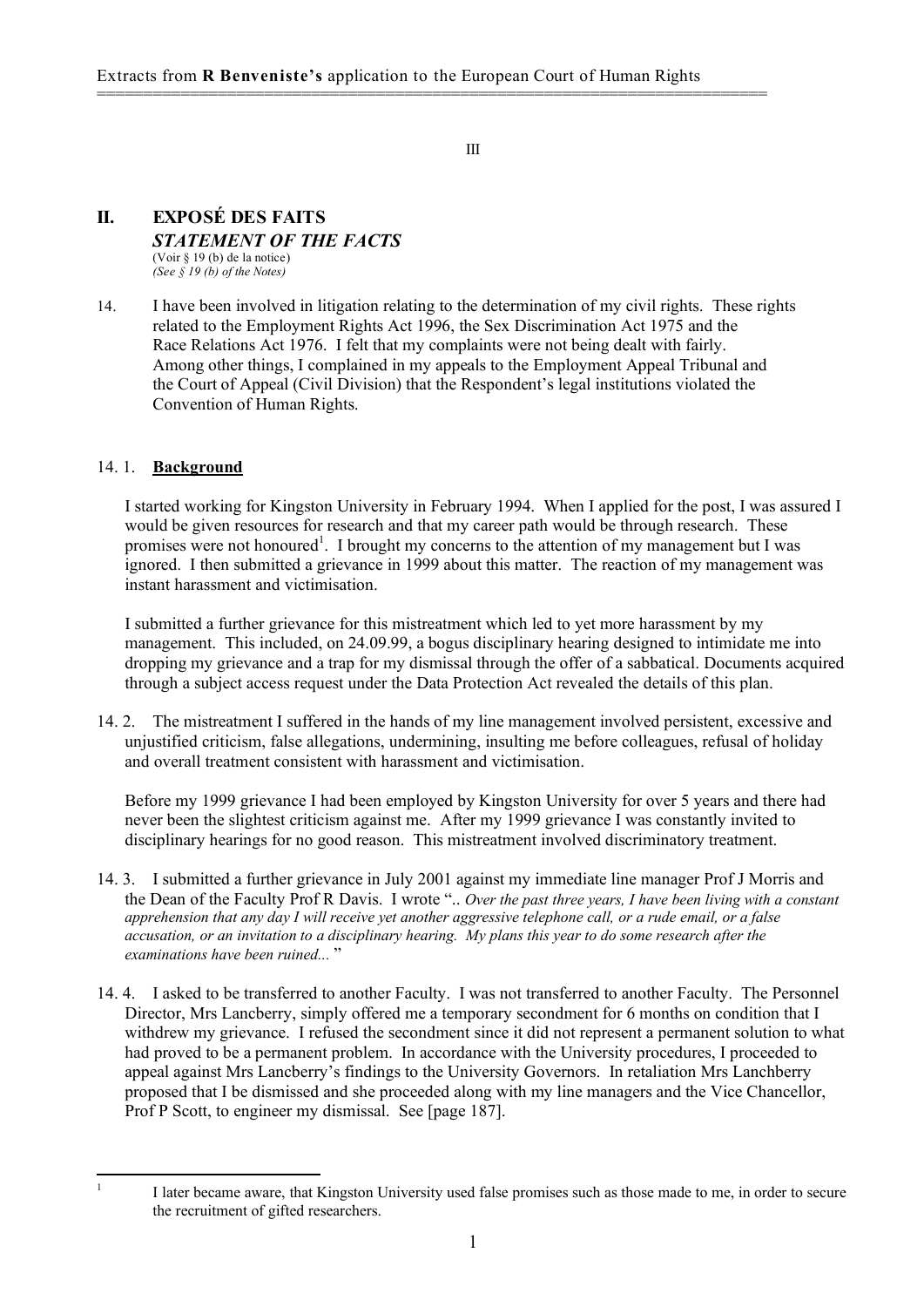- 14. 5. Their plan was to dismiss me right after the hearing of my 2001 grievance by the Governors, on 14.06.02. However they did not dismiss me as they had planned because the Governors expressed privately to the Vice Chancellor severe criticisms about the way I was being treated by my line management. Because of these criticisms the Vice Chancellor hesitated to proceed with my dismissal and proposed to the rest to wait for 6 months and then take action. This is documented in an email from the Vice Chancellor on [page 188].
- 14. 6. My line managers then met on 12.07.02 to consolidate their action plan for my '*management'*. The action points in the minutes of the 12.07.02 meeting show that the purpose and outcome of that meeting was to set the background against which criticisms and disciplinary action against me were to be based and to consolidate the plans for my dismissal. One of this action points was the introduction of new home-working restrictions according to which my practice of working from home would be against the rules.
- 14. 7. My practice of working from home was in accordance with the existing rules and was common practice among academic staff. There had never been any problems or complaints with my homeworking. The new restrictions on home-working were enforced only on me, despite the fact that other members of academic staff worked at home as I did.
- 14. 8. The harassment I was subjected to took a lot of my time and caused me a lot of stress. I was treated for depression. I had sought for another position elsewhere, but I did not succeed. My inability to do research since I joined Kingston University had undermined my professional profile. I had no other option but to take legal action against Kingston University. This legal action in 2003 involved a complaint for Discrimination and Victimisation (under the Sex Discrimination and Race Relations Acts) to the Employment Tribunal (ET) and a complaint for Breach of Contract to the County Court. These complaints were based, to a large extent, on the same facts as my 2001 grievance.

I had to withdraw my ET claim because my insurers withdrew their funding. The University applied for costs but the ET dismissed that application because (as the ET said) my complaint was not without merit. The University also applied for a strike out of my Court claim and that was struck out without a hearing because I had asked for a declaration and, according to the Judge, it was not worth the cost of litigation.

14. 9. Following the withdrawal of my ET claim the process to get me dismissed gained momentum. I kept asking for an explanation why the new home working restrictions had been introduced and why they were enforced only on me. I was given no explanation. I asked the Governors to intervene but they refused, which was a breach of the Articles of Government for Kingston University and of the ACAS code of Practice. I was dismissed on 13.08.04.

## 14. 10. **17.09.04 Submission of Claim to the Employment Tribunal**

I subsequently submitted a claim to the ET [page 1] on 17.09.04. I complained about

- a) unfair dismissal,
- b) victimisation in the context of the Race Relations Act and the Sex Discrimination Act
- c) breach of the express term of contract relating to Notice
- d) unlawful deduction from wages.
- 14. 11. I had extensive and very substantial evidence against the University. Having also familiarised myself with the relevant law, I felt confident my case was strong. I decided to represent myself because I could not afford the expense of extensive litigation.
- 14. 12. Before my claim was heard it underwent what is known as case management. There is one case management matter that is particularly relevant to this appeal. It has to do with the specification of the *protected acts* that are supposed to be **the reasons why** I said I was victimised.
- 14. 13. The relevant law for my victimisation claim is s4(1) of he Sex Discrimination Act (SDA) and s2(1) of the Race Relations Act (RRA). Section 2(1) of the RRA states: '*(1) A person ("the discriminator") discriminates against another person ("the person victimised") in* any circumstances relevant for the purposes of any provision of this Act if he treats the person victimised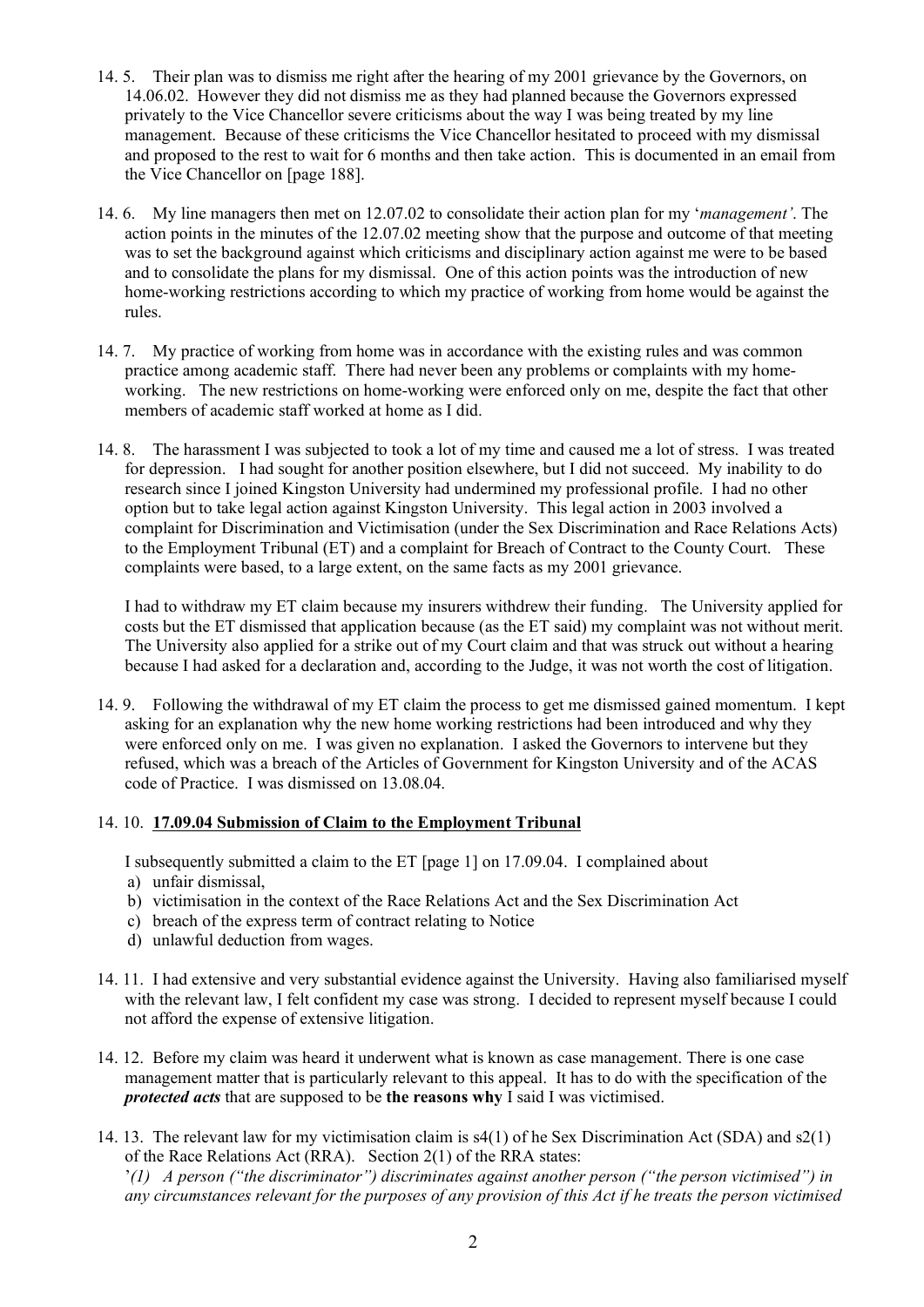less favourably than in those circumstances he treats or would treat other persons, and does so by reason *that the person victimised has*—

*(a) brought proceedings against the discriminator or any other person under this Act; or*

*(b) …*

*(c) …*

*(d) alleged that the discriminator or any other person has committed an act which (whether or not the allegation so states) would amount to a contravention of this Act,*

or by reason that the discriminator knows that the person victimised intends to do any of those things. *or suspects that the person victimised has done, or intends to do, any of them.*

## 14. 14. **The Reasons for the Victimisation in the 17.09.04 Originating Application to the ET**

I specified these reasons as follows: *'The treatment I was subjected prior to my dismissal and the* dismissal itself were acts of victimisation. I also believe that in particular the fact that I had taken legal *action against my employers in 2003 contributed to this adverse treatment. I believe that my continued objection to the victimisation and my statement that I would assert my rights also contributed to this treatment.* ' [page 5, paragraph 3C].

In the subsequent Additional Information about the Claim I gave details about this *continued objection to the victimisation* showing that this involved protests both before the 2003 legal action and afterwards till the end of 2004 when I got dismissed.

### 14. 15. **17.12.04 Case Management, Employment Tribunal (chair: Ms Hyde)**

During the first case management hearing, on 17.12.04, there was no discussion about the protected acts for my Victimisation complaint. The Chairman, Ms Hyde, specified in her order that the 2003 ET proceedings were the protected act [page 23, paragraph 8]. It is conceivable that the failure to mention any other protected acts was a mere oversight. I immediately informed the ET about this error.

14. 16. The date for the merits hearing of this case had been set for 16-20 and 23 May 2005. About a month before that date, the barrister of Kingston University asked for a pre-hearing review to strike out parts of my case. Nearer to the hearing date the University asked for the adjournment of the merits' hearing. A pre-hearing review was set for 4.05.05.

#### 14. 17. **4.05.05 Pre-Hearing Review, Employment Tribunal (chair: Ms Spencer)**

The chairman, Ms Spencer, told the two parties that both she and the Regional Chairman Mr Warren wanted to avoid an adjournment and wished that the hearing would take place as planned on 16.05.05.

- 14. 18. The 4.05.05 hearing was conducted in a manner that was not equitable. I was given little time to speak, I was cut short, Ms Spencer paid no attention to what I said and did not read what I wrote. In contrast she allowed the barrister representing Kingston University to present his arguments and even repeat them taking up most of the time of that hearing. Most of the requests of the University's barrister were granted.
- 14. 19. Among other issues, Ms Spencer reviewed the protected acts for my victimisation complaint. By that time we were pressed for time. The University's barrister opposed the addition of protected acts and Ms Spencer ruled that no protected acts would be added. She came up with an idea that the pre-2003 protests could not be used as protected acts because I had not mentioned race or sex in those protests. She concluded that the 2003 ET proceedings remained the only protected act. She said that was consistent with what appeared in my originating application [page 5].
- 14. 20. At the end of the 4.05.05 hearing Kingston University's barrister indicated that, in view of the decisions taken by Ms Spencer during that hearing, he withdrew his request for an adjournment. However at that stage I wished to appeal to the Employment Appeal Tribunal against Ms Spencer's decisions, so the hearing was adjourned.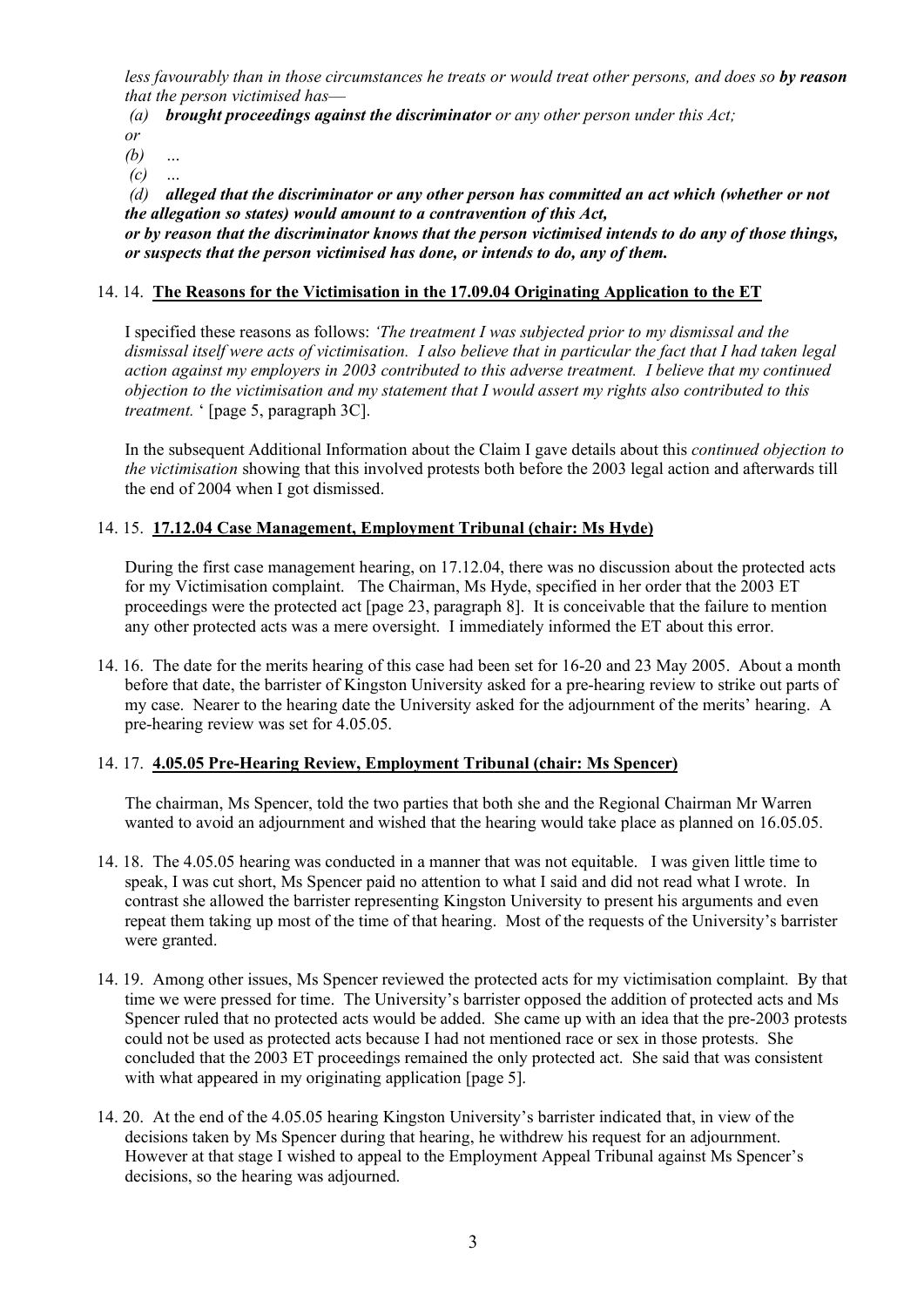- 14. 21. The written order for the 4.05.05 hearing was issued on 12.05.05 [page 26]. In that order Ms Spencer came up with a new justification for her decision to block the inclusion of more protected acts as I had asked. More specifically she wrote that I had *'specified 26 protected acts and it would be wholly disproportionate to the Tribunal to examine them.* She also alleged that '.. *these protected acts went as* far back as 1995 so there would be difficulty in establishing the causal link between the protected act and *the detriment'.*
- 14. 22. Ms Spencer's allegation that I had proposed 26 protected acts was false. More specifically, during the 4.05.05 hearing I had suggested that we use my 1999 and 2001 formal grievances in place of several contemporaneous related protests. I made that suggestion in response to Ms Spencer's expressed wish to keep the total number of protected acts small.
- 14. 23. As for the argument that these 26 protests were too old making it difficult to establish the necessary causal link between these protests and the detriments in 2003 and 2004, it defied both reality and reason. It should be noted that several (six) of the above protests took place as recently as 2003 and 2004, shortly before my dismissal.
- 14. 24. I reported the irregularities of the 4.05.05 pre-hearing review and Ms Spencer's misrepresentations, to the Regional Chairman of the ET, London South, Mr J Warren (see letters dating 13.07.05 [page 34] and 18.05.06 [page 53]). In my 18.05.06 letter I wrote:

" *I remain deeply concerned with the manner in which Ms Spencer handled the pre hearing review of 4/5/05. I have already described these concerns in my letters to you dated 25/5/05 and 13/7/05. I therefore ask that Ms Spencer has no further involvement in my case."*

# 14. 25. **21.12.05 appeal to the EAT (chair: HH J Richardson)**

In a subsequent appeal to the EAT I complained about the unfairness of the 4.05.05 ET pre-hearing review.

Among other things I appealed against the specification of the protected acts. I reiterated I had not proposed 26 protected acts, as had been falsely claimed by Ms Spencer. What I had proposed during 4.05.05 hearing, was that my 1999 and 2001 grievances ought to have been added to the 2003 ET proceedings as protected acts.

HH J Richardson refused to include the two grievances made in 1999 and 2001 as protected acts on the basis of Ms Spencer's argument that I had not explicitly mentioned before 2003 the words sex and race in my protests. This argument is wrong in  $law<sup>2</sup>$ .

14. 26. Both through the 16.12.05 written communications to and from the EAT [pages 36 and 37] and through oral representations during the 21.12.05 hearing, I alerted the EAT that there were further protected acts that post dated the 2003 proceedings that had not been discussed during the 4.05.05 hearing as we had ran out of time.

During the 21.12.05 EAT hearing of my appeal it was agreed that the post-2003 protected acts would be further discussed in a subsequent pre-hearing review at the ET. The specification of the post-2003 protected acts was the only matter raised, during the 21.12.05 EAT hearing, in connection with this further pre-hearing review. However when, on 17.03.06, HH J Richardson issued the appropriated order, he did not mention the post-2003 protected acts [page 38]. He also failed to mention anything about the post-2003 protected acts in his judgment [page 40].

## 14. 27. **29.06.06 Pre-Hearing Review Employment Tribunal (chair: Mr Milton)**

The pre-hearing review directed by HH J Richardson took place on 29.06.06 under the chairmanship of

 $2$  The relevant law s2(1.d) of the RRA and s4(1.d) of the SDA does not require that the person victimised to have made explicit reference to victimisation due to race or sex.

In any case the 2003 ET proceedings (where I claimed discrimination and victimisation under the RRA and SDA) were based on the same facts as my 2001 grievance. That satisfies the requirements stated in the above law.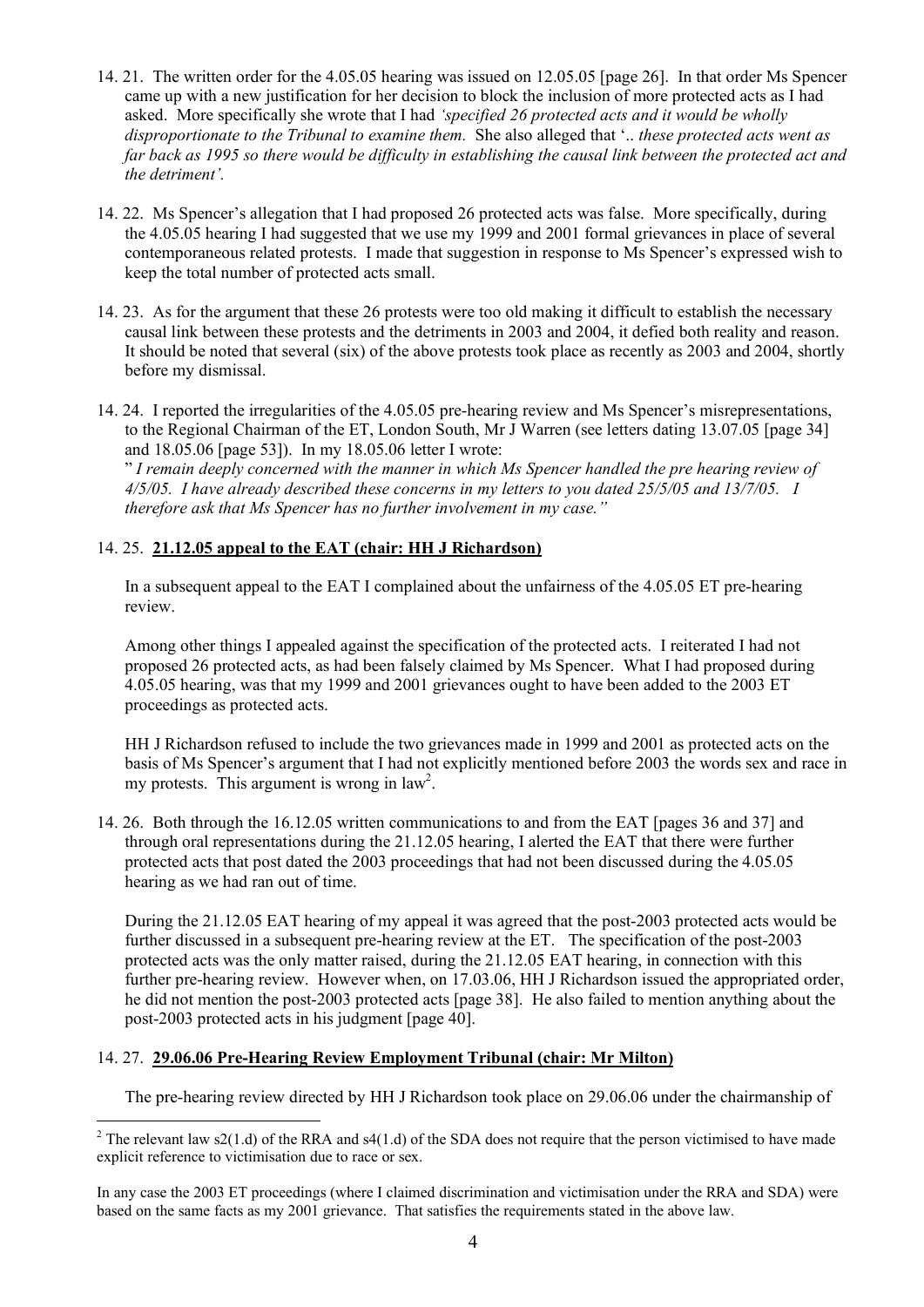Mr Milton. The failure of HH J Richardson to mention explicitly the need to specify post-2003 protected acts offered the opportunity to the University's barrister to argue, during the 29.06.06 pre-hearing review, that the matter of the protected acts had been closed and my 2003 ET proceedings should be the only protected act.

The ET Chairman, Mr Milton, did not accept the University's submission and permitted me to rely on the post-2003 protests for my victimisation claim, especially since these protests were part of the evidence that the tribunal would be looking at anyway when assessing the issue of unfair dismissal [page 58, paragraphs 11-15].

### 14. 28. **6.12.06 Hearing Employment Tribunal (chair: Mr Zuke)**

On 6.12.06 the two parties attended as it was the first day of the merits' hearing. However the hearing was postponed due to the illness of a witness for Kingston University. The Chairman, Mr Zuke, proceeded to hold a meeting during which he ordered several changes in the issues for the proceedings that were requested by the University's barrister. Mr Zuke paid no attention to what I said and ignored my objections.

14. 29. One of the changes by Mr Zuke was, in accordance with the University's request, to reverse the decision taken by Mr Milton on 29.06.06 in relation to the post-2003 protected acts. Mr Zuke told me that I could not rely on those protests as protected acts but I could rely on them as evidence.

### 14. 30. **28.03.07 appeal to the EAT (chair: HH J Underhill)**

I submitted an appeal to the EAT. In this appeal I complained that I did not get a fair hearing and that a violation of article 6 of the Human Rights Convention had occurred. I complained that the Chairmen who dealt with case management meetings did not read what I had written and did not listen to what I said. I said I was being paid only 'token attention' in contrast to the proper attention paid to the University's barrister. I said I felt that that could possibly be because I was a lay litigant. (See paragraphs 1-7 of the Grounds for Appeal [page 61].)

- 14. 31. I also made an application to the EAT asking that the merits' hearing of my case be conducted by a differently constituted tribunal that did not include Ms F Spencer or Mr M Zuke [page 74]. HH J Underhill refused to address this application because, he said, he did not have the authority to do that and it was up to the Employment Tribunal to appoint the Chairman for the merits' hearing.
- 14. 32. One of the matters I appealed against, in that appeal, was the decision to block the use of post-2003 protected acts. (See paragraphs 8-24 of the Grounds for Appeal [page 61].) The EAT had both documented and oral evidence confirming my request to HH J Richardson to specify the post-2003 protected acts and the decision to do so during a subsequent pre-hearing review.

Despite this evidence the EAT dismissed the part of my appeal relating to the post-2003 protected acts by using the following justification that I felt was vague and contradictory:

14. 33. To start with, the EAT reached the speculative conclusion that "*HH J Richardson was entitled to* form the impression that he plainly did and to proceed on the basis that all that was live before him in relation to any of the 26 acts referred to in the Additional Information was the pre-2003 acts and, in *particular, the 1999 and 2001 grievances."* (See paragraph 8 [page 78].)

However there was a fall back position to that, namely : "*But even if he was not entitled to draw that conclusion, all that that means is that he misunderstood the Appellant's submissions before him. That* would be regrettable, but it is not something about which we can do anything. It could only be put right, *if at all, by the Court of Appeal."*

No explanation was given why HH J Underhill did not refer this matter to the Court of Appeal.

14. 34. The nearest HH J Underhill came to an explanation for the above, was : "*We do not in fact believe that this conclusion will prejudice the Appellant as much as she apparently fears."*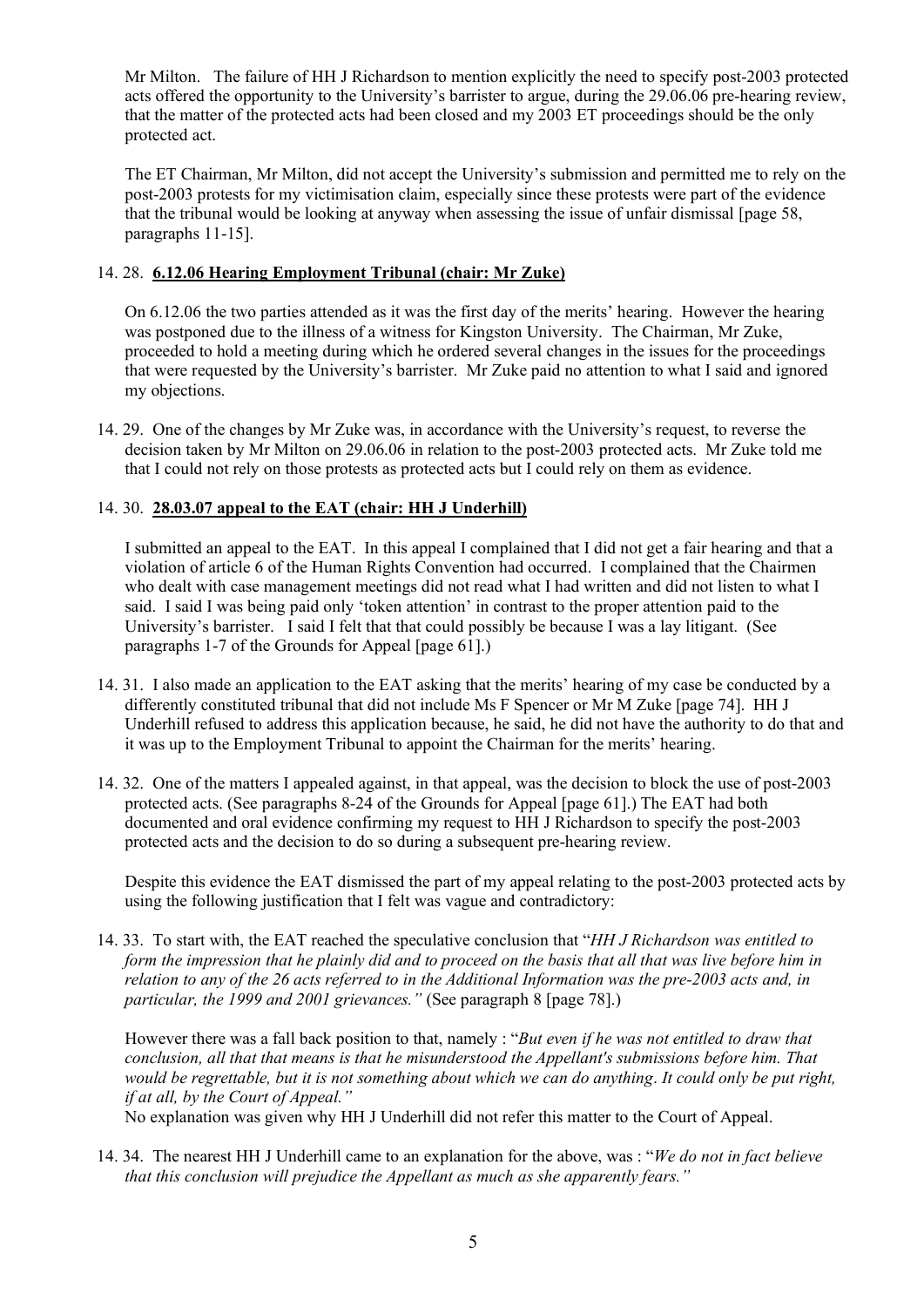I felt that this statement was both vague and not particularly meaningful. HH J Underhill admitted having no knowledge of the evidence, which was also true of the previous chairmen that he had referred to. Consequently the above speculation was un-informed and could not be relied on. I assured the EAT that I knew the evidence and that preventing me from using the post-2003 protected acts would undermine my victimisation complaint<sup>3</sup>, but the EAT disregarded my objections.

## 14. 35. **3.07.07 application to appeal to the Court of Appeal (chair: LJ Pill)**

- I sought permission from the Court of Appeal to appeal against the decision of the 23.03.07 EAT. I claimed that article 6 of the Human Rights Convention had been breached. A hearing was held on 3.07.07 before LJ Pill. He refused me permission to appeal. (My statement for the permission hearing can be found on [page 86]. The decision of the Court of Appeal is on [page 95].)
- 14. 36. LJ Pill explained during the hearing that appeal tribunals were very reluctant to reverse case management decisions. He said it was almost unthinkable that a case management appeal would go as far as the Court of Appeal (or words to that effect). Other than that, he simply stated that he concurred with HH J Underhill's analysis [page 97, paragraphs 6-8].
- 14. 37. There is an additional argument that LJ Pill presented in paragraph 9 of his judgment [page 98] that reads: "It needs to be stated, though it is not explicitly stated by Underhill J, that no application was *made for permission to appeal against the decision of HH J Richardson."*

My submissions to the Court of Appeal showed that the next step after the 21.12.05 EAT hearing by HH J Richardson was to discuss the post-2003 protected acts at the subsequent pre-hearing review (that took place on 29.06.06). There was therefore no scope for an appeal about the post-2003 protected acts, at the time. Consequently the above comment in paragraph 9 of LJ Pill's judgment is misguided and inexplicable.

# 14. 38. **Application to the ET to exclude Ms Spencer and Mr Zuke from chairing the merits' hearing.**

Following HH J Underhill's comments in response to my application to exclude Mr Zuke and Ms Spencer from the merits' hearing, I wrote on 12.05.07 to the Regional Chairman of the Tribunals, Mr Warren. I explained that the way Ms Spencer and Mr Zuke dealt with the case management hearings was unfair, it was in breach of the overriding objective and indicated possible bias. I asked that these two chairmen are not appointed to chair the merits' hearing of my case and if possible to transfer my case out of Croydon [page 83].

14. 39. In a letter dated 17.05.07, Mr Warren, refused to transfer the case out of the region. He said it was up to him to decide who to appoint to chair the merits' hearing [page 85]. He subsequently appointed Mr Zuke to chair the merits' hearing of my case. When the hearing was postponed he appointed Ms Spencer as the chairman of the merits' hearing that started on 7.11.07. (That hearing went on till the  $16<sup>th</sup>$  of November 2007 and then got extended to the 7-8 January 2008.)

## 14. 40. **7.11.07 Merit's hearing (chair: Ms Spencer)**

I found out that Ms Spencer had been appointed as the Chairman, on the  $2<sup>nd</sup>$  day of the merits' hearing. On the first day the parties did not attend as the tribunal used that day to read the documents. Ms Spencer's appointment as Chairman, made despite my 12.05.07 application expressly objecting to her appointment, was a de facto rejection of my application.

It seemed that the only course of action open to me was to bring this up as an issue for appeal to the EAT. As the hearing had already started, I thought it would not be sensible to walk out of the hearing because I could be charged with costs or contempt of court.

<sup>&</sup>lt;sup>3</sup> There was documented evidence that showed conclusively that my post-2003 protests were reasons for my dismissal (the dismissal allegedly being an act of victimisation). Being prevented from using the post-2003 protests as protected acts denied me the opportunity to rely on this evidence in order to prove that victimisation took place.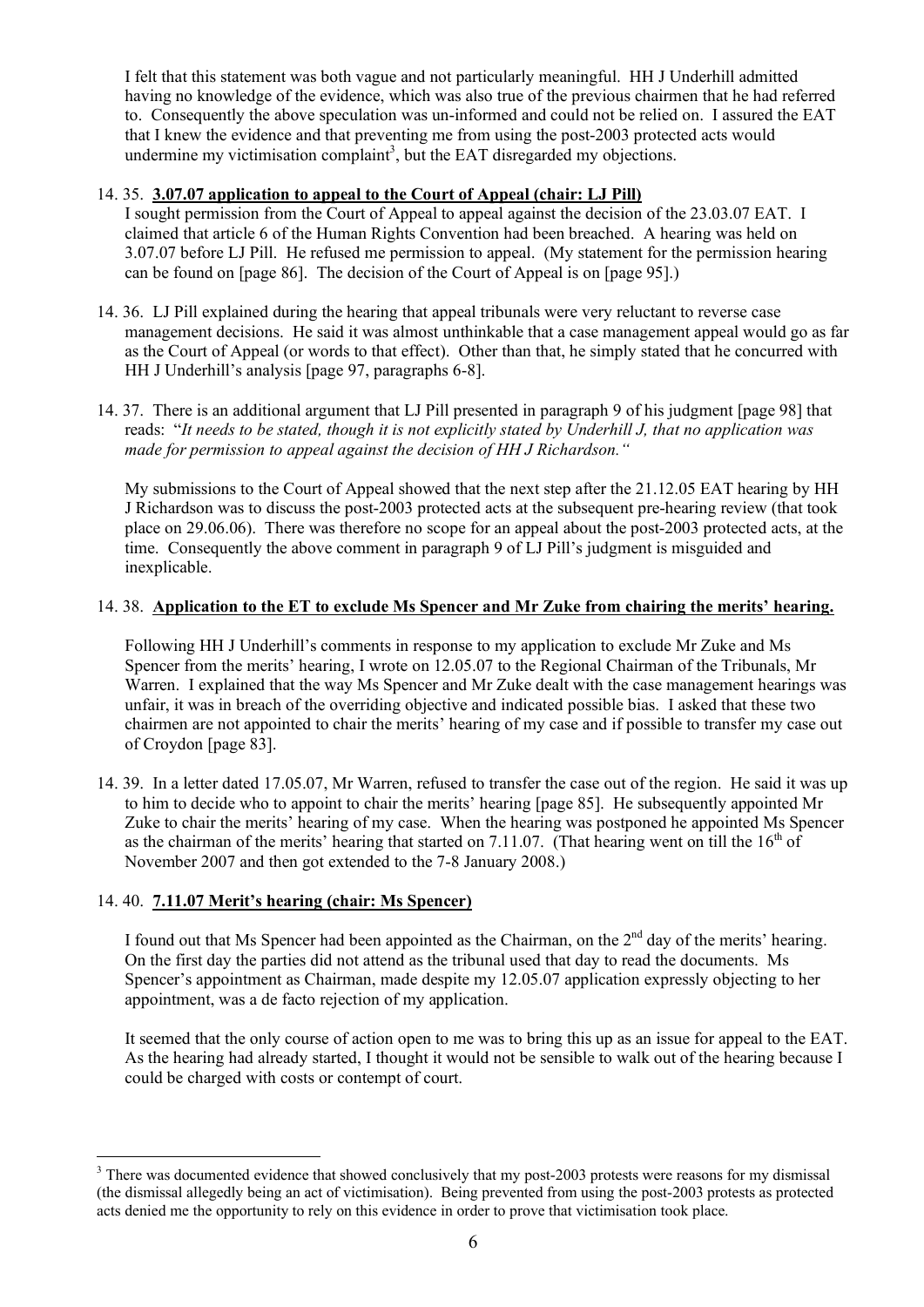14. 41. Shortly before that hearing I got to know of Ms Lori Fredrics. She was a former employee of Kingston University and could testify about the victimisation she had been subjected to in retaliation to her grievance and complaint to the ET by the same manager of Kingston University who victimised me for similar reasons. In that respect Ms Fredics testimony was relevant as it showed a policy by Kingston University to victimise those who submitted internal grievances and / or complaints to the ET. I applied to have this witness accepted and submitted her brief witness statement. The Tribunal refused to allow Ms Fredrics to testify.

Kingston University had 4 witnesses and I had only myself as a witness.

14. 42. During the hearing both parties cross-examined the witnesses of the other party. There was also opportunity for re-examination. During this cross-examination I was able to show that the witnesses of Kingston University contradicted themselves, the documented evidence and each other. It was shown that Prof R Davis and Prof J Morris had committed perjury and the latter was also guilty of document falsification.

The University spent a lot of effort to try to convince the ET that the home working restrictions had not been introduced for me, but for some other '*business reasons'* (see paragraph 13(i), (ii), (iii) of the University's response [page 9]). The documented evidence however showed otherwise. During cross examination the University's witnesses were asked to point to any evidence that there had been any problems, or complaints about my home-working and if so when and how these had been brought to my attention. The University's witnesses had to admit that there had never been any problem with my homeworking.

- 14. 43. Both parties submitted their summing up of the case and their arguments in writing. They also had the opportunity to submit further written comments that could include clarification of facts. These submissions form a record of what the parties argued and of the key evidence, including the main points of the oral evidence that was heard in the course of cross examination.
- 14. 44. One of the points I raised in my written submissions was the discrepancy between the reasons for the victimisation I had specified in my originating application and the protected act that had been specified by the ET through case management. I indicated that in the event the ET did not use the reasons I had specified, I intended to use that as a basis for appeal, in the event I lost my victimisation claim.
- 14. 45. The judgment was reserved and was finally issued on 11.02.08. It was signed by Ms Spencer. All my complaints were rejected by the ET.

## 14. 46. **Misrepresentations in the 11.02.08 ET judgment.**

What I was struck with when I first read the judgment was the conspicuous conflict between the evidence presented at the hearing and the findings of fact in that judgment.

Most of the documented evidence presented to the ET had been introduced by me. My final submissions were supported by extensive references to documented evidence, law and case law. A lot of this evidence was left out or, if it was not, it had been distorted. Several of my arguments had been ignored or trivialised.

- 14. 47. The judgment was dotted with numbers that were references to the page numbers of documents in the bundle of the documented evidence. However what was written in the judgment about the content of these documents was not necessarily consistent with their actual content.
- 14. 48. In addition the ET had made up facts that were not supported by the evidence or were contradicted by the evidence. They also invented practices that had nothing to do with the evidence or argument put forward by the parties.

For example, what was written in paragraphs 34 and 37 of the ET judgment about the offer of the sabbatical, was not only in conflict with the evidence, it introduced a view that management ought to dictate to university lecturers what research they should do. This view is inconsistent with the evidence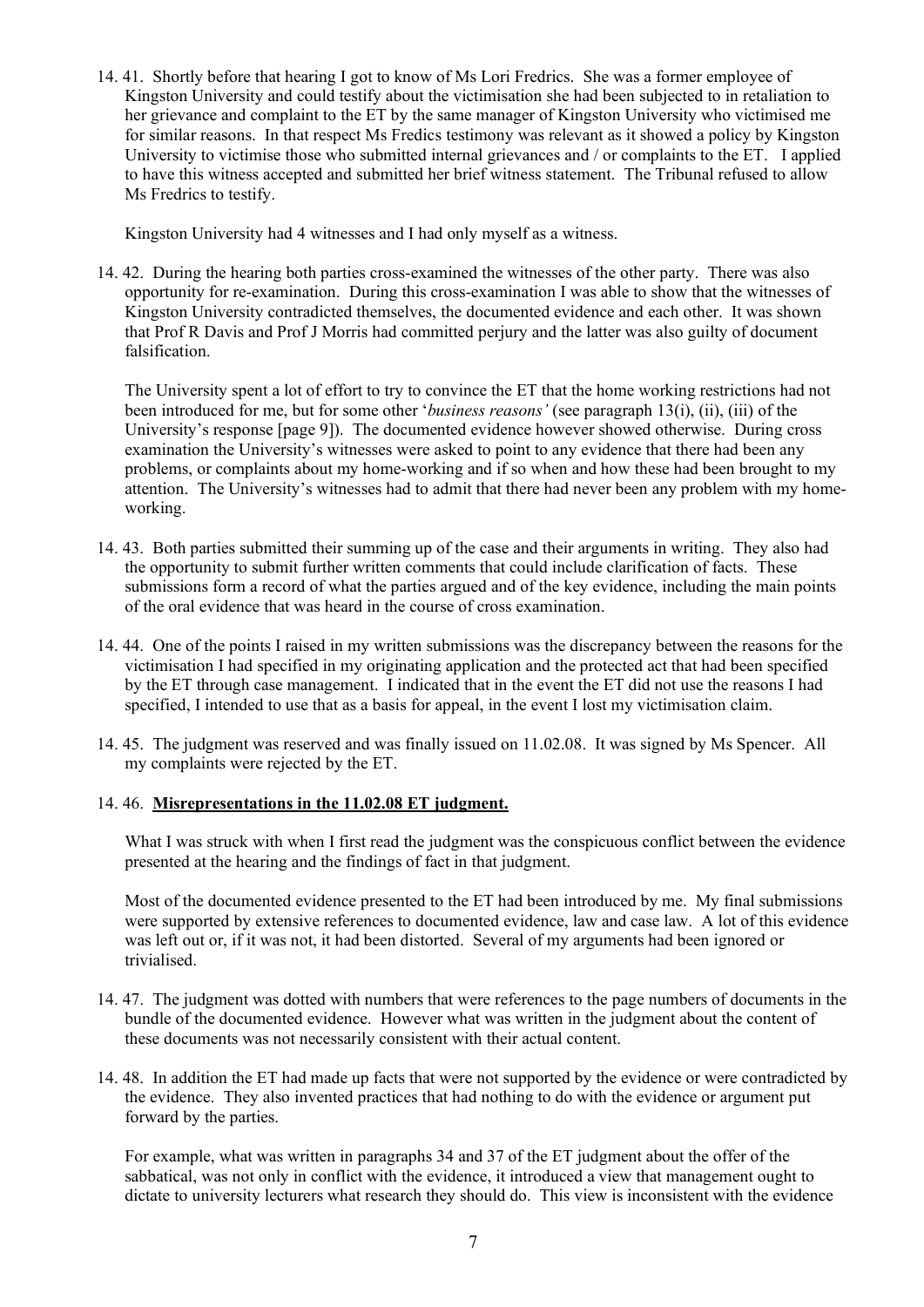by the two parties, and with the widely known practice in universities with respect to academic freedom, made a legal right by the Education Reform Act of 1988, s202. Academics decide on their own research, they are not told by management what to research.

- 14. 49. It was not only key evidence and argument that got distorted, concealed, or fabricated, the misrepresentation was comprehensive, affecting even minor details that set the background to the case.
- 14. 50. There were also significant errors in the interpretation and application of the relevant law; however, in my view, the misrepresentation of the evidence was overwhelming and impacted the validity of the ET decisions.

#### 14. 51. **20.03.08 and 19.05.08 - Application for permission to appeal to the EAT.**

I applied for permission to appeal against the ET decisions relating to all the complaints (unfair dismissal, victimisation, breach of contract regarding Notice, unlawful deduction of wages). This appeal was based on several errors in law and irregularities in the proceedings. The adverse outcome of the victimisation claim made the unfair specification of the protected acts, during case management, very relevant.

I also submitted a complaint that throughout the litigation of my claim I had been denied fair hearings as I was entitled under the Human Rights Act and specifically under article 6 of the Human Rights Convention.

- 14. 52. The document describing the Grounds of Appeal was accompanied by an Appendix that presented the evidence that had been misrepresented, or concealed along with comments that put this evidence in context. I supplied the information in the Appendix in compliance with the rules of the Practice Direction (EAT -Procedure) 2008 that required that full particulars ought to be given. See [page 240, section 2.6 and 11].
- 14. 53. My application for leave to appeal to the EAT was dealt with according to Practice Direction rule 9.6.

My submission was seen by HH J Elias who gave permission for Ground 4 (breach of contract regarding Notice) to proceed to a full appeal hearing. Other than that, he said that most of my appeal had no prospects of success. The rejected part involved the complaints of unfair dismissal, victimisation under s2 of the RRA and s4 of the SDA, unlawful deduction of wages under s13 of the ERA 1996, and the breach of the Human Rights Act.

- 14. 54. The reasons why HH J Elias rejected most of my appeal, appear in a letter dated 24.04.08 [page 125]. He said that my appeal was detailed and long. He added 6 paragraphs of specific comments supporting that the ET judgment did not seem to be wrong in law.
- 14. 55. In my document titled *'Response to the 24.04.08 Comments'* [page 127] I answered HH J Elias' criticisms. I pointed that the main reason why my appeal documentation was extensive and detailed was because I had adhered to Rules 2.6 and 11 of the EAT Practice Direction that required me to give full particulars of the complaints made. I also explained why according to the law, my appeal was entirely within the jurisdiction of the EAT.

I also addressed each one of HH J Elias' criticisms concluding that his comments seemed "*to be based* solely on what is written in the judgment. I can see nothing in these comments that addresses or even *acknowledges the errors I have described in my appeal. It seems unfair to reject an appeal without* considering what it is about, especially since one of the complaints in this appeal is that what is written *in the judgment is a far from adequate record of the facts and argument put to the Tribunal."*

- 14. 56. I resubmitted a notice and grounds of appeal with respect to the complaints that HH J Elias had refused permission to proceed to an appeal. See [page 131]. These grounds were:
	- a) Breach of the Human Rights Act 1998 due to violations of Article 6 of the Human Rights Convention.
	- b) Errors of law in the findings of fact due to : (1) the failure to consider or even mention material evidence that was significant and relevant to the specific findings of fact and subsequent decisions, or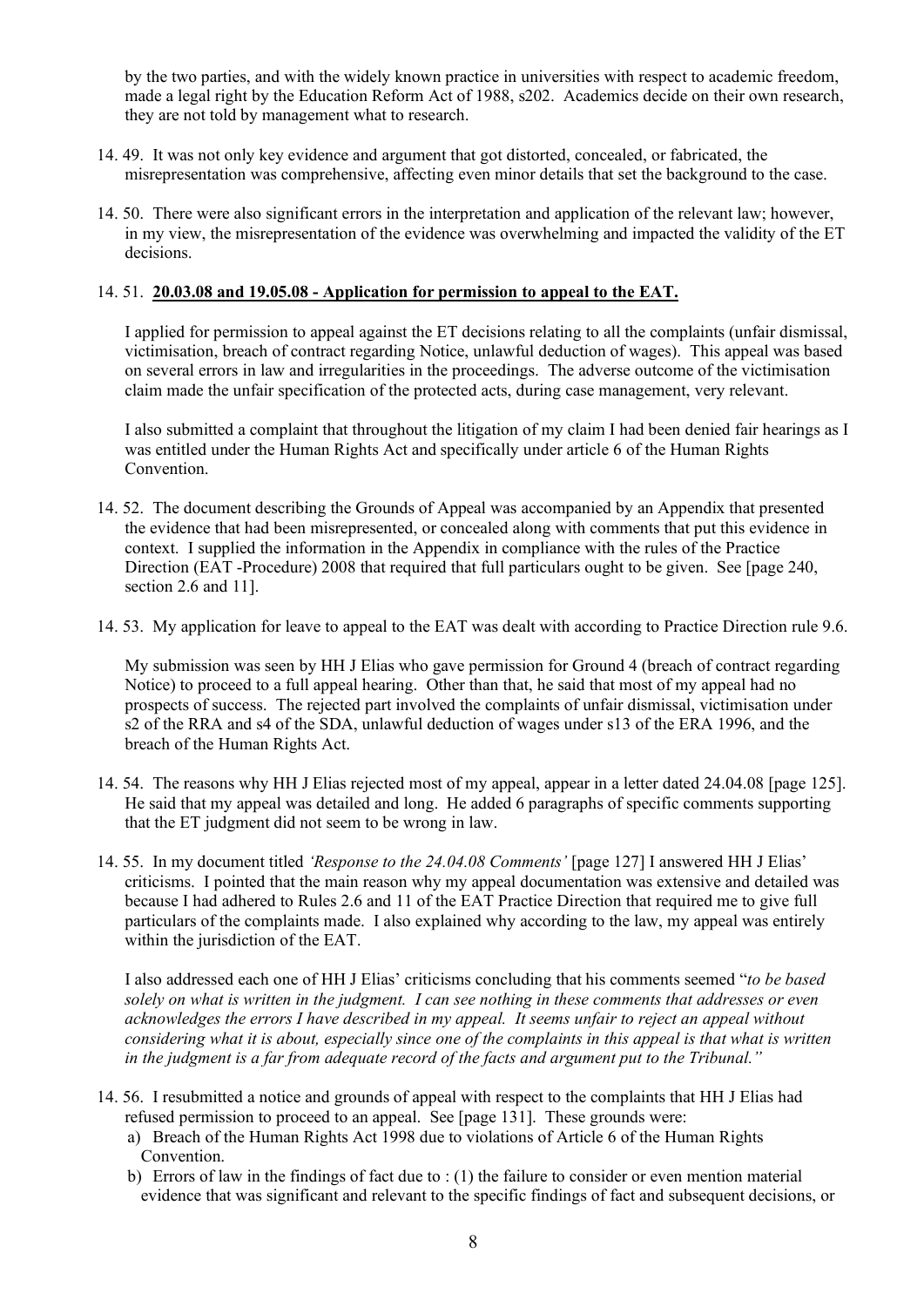(2) were not supported by the evidence before them, or (3) relied on matters that were irrelevant, or (4) were inconsistent with the evidence, or (5) were perverse.

- c) Irregularities in the proceedings and the ET judgment : (1) It was unfair and inequitable to refuse to allow the witness Ms Fredrics to testify on my behalf (2) The omission of evidence supporting my case and undermining the ET decisions was so extensive and the evidence so significant that its omission and / or misrepresentation amounted to an irregularity in the proceedings.
- d) Errors of law in the decision for unfair dismissal.
- e) Errors of law in the decision for victimisation.
- f) Errors of law in the decision for unlawful deduction of wages.
- 14. 57. On 19.06.08 the EAT rejected my 2nd submission because, as HH J Elias put it, '*The substance of the complaints are still considered to be complaining about the findings of the Tribunal.'* [page 189].
- 14. 58. In accordance with rule 3(10), I requested a hearing that was held on **22.07.08**. This was chaired by HH J McMullen sitting alone.

At the start of that hearing I handed to the judge the document on [page 192] where I pointed to the contradictions between the law on the jurisdiction of the EAT, the rules in the EAT Practice Direction and HH J Elias' findings. HH J McMullen was evasive when I asked him to comment on the matters I had raised.

14. 59. My overall impression from that hearing was that HH J McMullen was not familiar with my submissions. A record of what transpired during that hearing with examples of why I formed this view appears in the '*NOTES from the 22.07.08 EAT hearing*' [page 194].

I tried to present the issues but HH J McMullen kept interrupting me. It seemed as if he had made up his mind to refuse me permission to appeal before he came to the hearing and he did not want to know anything about it.

14. 60. HH J McMullen read out his decision and the justification for that decision at the end of the 22.07.08 hearing. He also refused me permission to appeal against his decision to the Court of Appeal. (See orders on [pages 196 and 197].)

HH J McMullen's written judgment was issued on 11.08.08 [page 198].

Details of my objections and criticisms of HH J McMullen's judgment appear in my Skeleton Argument for the appeal to the Court of Appeal [page 219].

### 14. 61. **Application for permission to appeal to the Court of Appeal.**

I submitted to the Court of Appeal an application for permission to appeal against the decision of the EAT to refuse leave to appeal against the 11.02.08 ET decisions that related to my complaints of unfair dismissal, victimisation under s2 of the RRA and s4 of the SDA, unlawful deduction of wages under s13 of the ERA 1996, and the breach of the Human Rights Act. The notice was stamped on 14.08.08 [page 210]. It was followed up by a skeleton argument [pages 219]. The grounds for the appeal were as follows:

- 14. 62. Ground 1: The matters I raised in my appeal to the EAT were entirely within the EAT's Jurisdiction. The reasons given for the refusal of the EAT are wrong in law.
- 14. 63. Ground 2: The way the EAT went about dealing with my appeal involved significant irregularities in the proceedings insofar as the EAT failed to acknowledge let alone consider the issues I raised.
- 14. 64. Ground 3: The EAT breached the Human Rights Act which enforces the articles of the Human Rights Convention

(a) by not offering me a fair and public hearing with respect to the parts of the Notice of my EAT appeal that were rejected

(b) by refusing to address or even acknowledge breaches of the Human Rights Act that have occurred throughout the litigation of this case.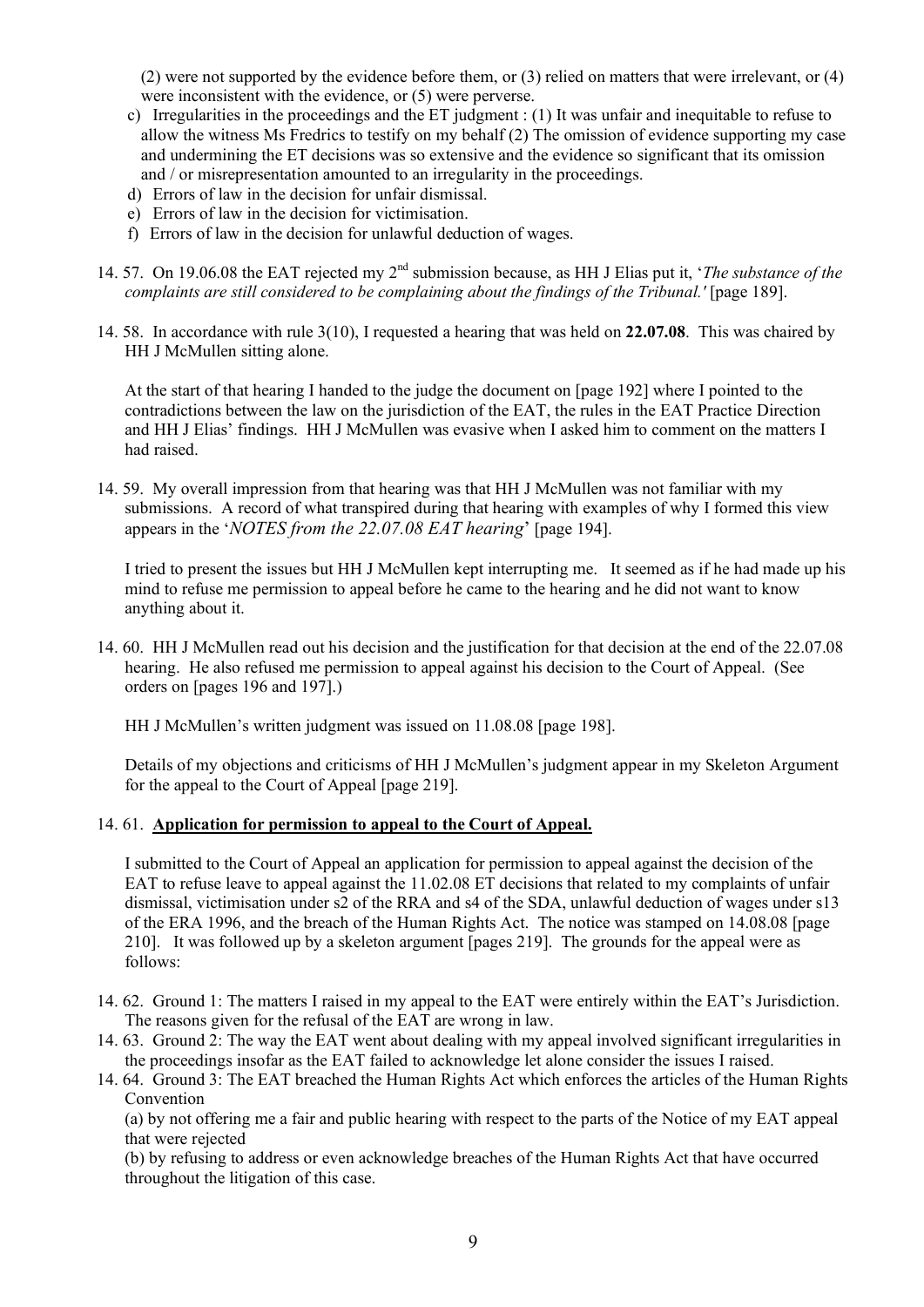- 14. 65. Ground 4: The part of my appeal relating to the victimisation complaint raised several errors in law due to misdirection to the applicable law and the related EEC directives. If left unresolved, this error could establish an undesirable precedent.
- 14. 66. I subsequently submitted an application to introduce as new evidence the recently published results of a survey conducted by the Union of Colleges and Universities (UCU) on the issue of bullying and harassment [page 230]. This survey showed that Kingston University was the second worst university in the UK in terms of harassment and bullying of staff by management. I explained that this evidence corroborated independently my claim about the tactics of harassment and bullying by Kingston University. I wrote:

"*Harassment and bullying formed a key part of my complaint against the Respondent… I claimed that my dismissal was an act of harassment and victimisation. I submitted substantial evidence in support of my allegation but the Employment Tribunal failed to consider or even mention this evidence. The EAT* has subsequently refused to address this serious error in law, which is one of the grounds for my appeal *to the Court of Appeal."*

14. 67. The Court of Appeal refused me permission to appeal. In an order dated 10.11.08 [page 234], L J Smith stated that the EAT had refused to hear my appeal because it had no jurisdiction to do so and that this was the position of the Court of Appeal. These comments related to Ground 1 of my appeal to the Court of Appeal. There is nothing in that order that addresses Grounds 2, 3 or 4.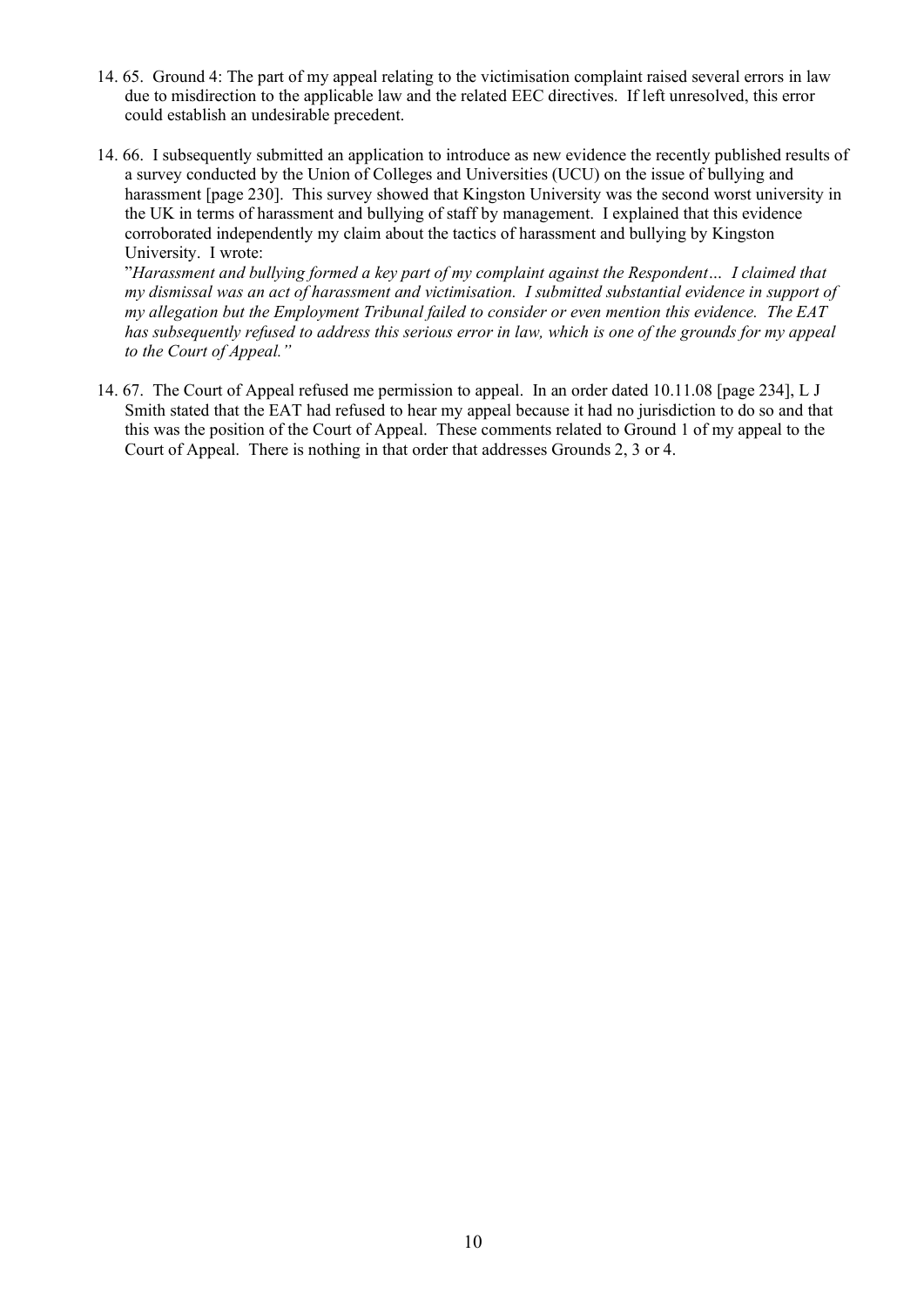### **III. EXPOSÉ DE LA OU DES VIOLATION(S) DE LA CONVENTION ET/OU DES PROTOCOLES ALLÉGUÉE(S), AINSI QUE DES ARGUMENTS À L'APPUI** *STATEMENT OF ALLEGED VIOLATION(S) OF THE CONVENTION AND/OR PROTOCOLS AND OF RELEVANT ARGUMENTS* (Voir § 19 (c) de la notice) *(See § 19 (c) of the Notes)*

- 15. I claim that in dealing with my claim to the Employment Tribunal (ET case # 2305328/2004/U) the United Kingdom authorities violated articles 6.1 and 13 of the Human Rights Convention..
- 15. 1. The articles violated read as follows:

#### *Article 6.1 ( Right to a fair trial)*

"In the determination of his civil rights and obligations or of any criminal charge against him, everyone is entitled to a fair and public hearing within a reasonable time by an independent and impartial tribunal *established by law. Judgment shall be pronounced publicly .. ..* "

#### **Article 13**

*"Everyone whose rights and freedoms as set forth in [the] Convention are violated shall have an effective remedy before a national authority notwithstanding that the violation has been committed by persons acting in an official capacity."*

The bases for these claims are explained below:

#### **15. 2. Victimisation / Discrimination - Specification of Protected Acts**

My Victimisation complaint (under s4 of the SDA and s2 of the RRA) did not get a fair hearing because (among other reasons) of the wrong specification of the protected acts.

**15. 3.** Contrary to what I specified as the reasons for the victimisation in my complaint (ET1, [page 5]), the ET restricted my reasons to only one protected act, the 2003 ET legal proceedings against Kingston University. I was prevented from using any other protected acts either pre-dating or post-dating the 2003 ET proceedings.

As explained earlier, this restriction was imposed despite my objections, for no good reason, it was arbitrary, the direct result of deliberate misrepresentation of the 4.05.05 case management proceedings and of the subsequent refusal to correct the errors ([page 134] paragraphs 5-16).

**15. 4.** The restriction of the protected acts offered scope for the manipulation of arguments used to undermine<sup>4</sup> my victimisation complaint. The University's barrister took full advantage of this

**Post-2003 protected acts**: Examples relating to the arbitrary restriction of the post-2003 protected acts can be seen in paragraph 66 of the Grounds of Appeal [page 120].

 $4$  I will give examples of the impact of the arbitrary restriction of the protected acts:

**Pre-2003 protected acts**: Following the appeal hearing of my 2001 grievance, on 14.06.02, my line managers decided to wait and take action against me in 6 months. As part of that plan they introduced the home-working restrictions, and enforced them just on me. I proceeded to take legal proceedings in 2003 on the basis of this matter and the facts in my 2001 grievance. I was dismissed on 13.08.04.

I claimed that the harassment, the enforcement of the home working restrictions just on me and the subsequent dismissal were acts of victimisation. I specified the 2001 grievance and the 2003 ET proceedings as protected acts. The ET restricted the protected acts only to the 2003 ET proceedings. They then argued that my dismissal was because I allegedly did not adhere to the home-working restrictions, those restrictions were introduced before the protected act (2003 ET proceedings). The ET thus concluded that there had not been victimisation (see paragraph 101 of the ET

judgment [page 96]). If the ET had not blocked the use of the 2001 grievance as a protected act, this argument could not be possible.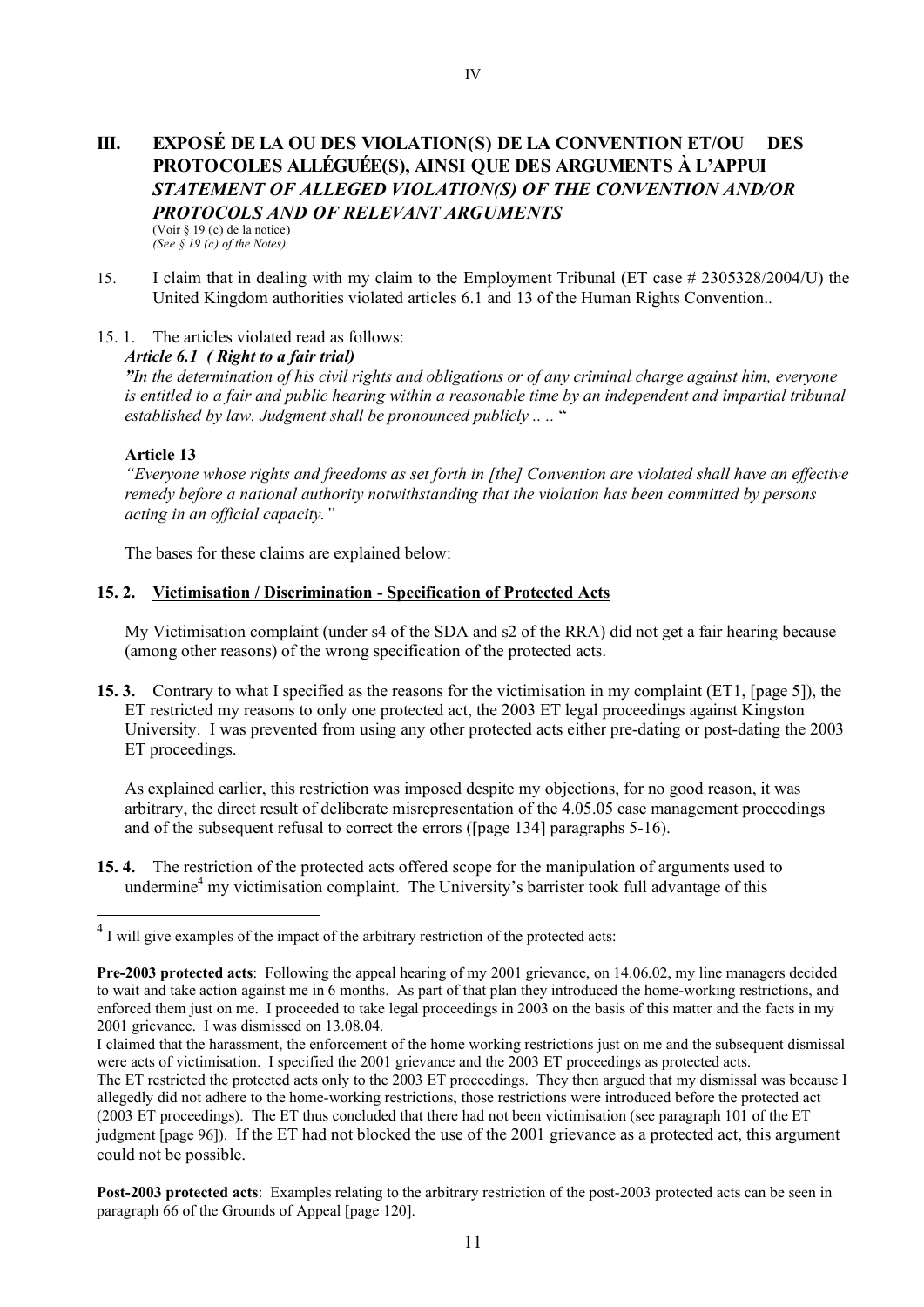opportunity and the ET allowed them to do so. The 11.02.08 ET judgment produced proof of the adverse impact of this manipulation on my victimisation complaint. I brought that up in my  $2008$  appeal ([page] 146] paragraphs 66-73). The Courts refused to look at the unfairness involved.

**15. 5.** Overall the arbitrary restriction of the protected acts before the ET hearing and the refusal to address the resulting unfairness afterwards amounted to a breach of **Article 6.1.** The extra hearings that became necessary in my attempts to have these anomalies corrected, caused me a lot of stress.

## 15. 6. **The appointment of Ms Spencer as the Chairman for the merits' hearing.**

Ms Spencer was appointed as Chairman of the merits' hearing of my ET case despite my explicit requests that she has no further involvement in my case and that she is not appointed to chair the merits' hearing. As I outlined in part II of this application, this request was made because of Ms Spencer's earlier misrepresentations of the 4.05.05 proceedings.

15. 7. It would have been simple and straightforward for the Regional Chairman of the Tribunals, Mr Warren, to appoint a Chairman other than Ms Spencer for the merits' hearing of my case. In the circumstances, her appointment seems to have been a deliberate act on the part of the Regional Chairman to deny me what I would have considered a fair hearing. This is not consistent with ensuring fairness and being seen to be doing so. The associated events raise questions about the impartiality of both the Regional Chairman and of Ms Spencer.

For all the above reasons the appointment of Ms Spencer as the chairman of the merits' hearing for my case was a violation of **Article 6.1.**

## 15. 8. **Refusal to hear my witness.**

The University had 4 witnesses. I had no witnesses other than myself as I was prevented from calling the one witness I had specified, Ms L Fredrics. Her testimony supported that Kingston University had a policy to victimise those who submitted internal grievances and / or complaints to the ET. Such testimony was relevant to my case. This refusal was a breach of the principle of equality of arms and consequently of **Article 6.1**.

## 15. 9. **Misrepresentation by the ET of the evidence presented to the merits' hearing**

The 11.02.08 judgment of the ET from the merits' hearing, was written by the ET Chairman, Ms Spencer. Each one of my complaints was rejected. The findings of fact in that judgment were substantially misrepresented insofar as they were unsupported and / or were contradicted by the evidence before the ET. I supplied details and proof of this misrepresentation in the Appendix [page 149].

This misrepresentation was designed to undermine my case. The extent and level of detail that was misrepresented is consistent with that aim. The misrepresentation was clearly deliberate, so it amounted to dishonesty. The fact that Ms Spencer had misrepresented the proceedings on a previous occasion (the pre-hearing review of 4.05.05), and despite my protests, had been put in a position where she misrepresented and undermined my case again made these anomalies even more serious.

15. 10. Such misrepresentation could be symptomatic of the hostility Ms Spencer might have felt for my having exposed her earlier (4.05.05) misrepresentations and for having requested that she be blocked from further involvement in my case. Such an effort on the part of a judge goes beyond violating the principle of equality of arms, it shows bias, lack of impartiality.

Honesty, impartiality and lack of bias of judges are key elements of a fair hearing. Their absence in the ET merits' judgment implies a violation of the requirement of **Article 6.1** to hold a fair hearing.

### 15.11. Refusal of access to courts - Failure of the Courts to follow their own laws / rules regarding **jurisdiction.**

I submitted an application for leave to appeal to the EAT alleging violation of Article 6 of the Human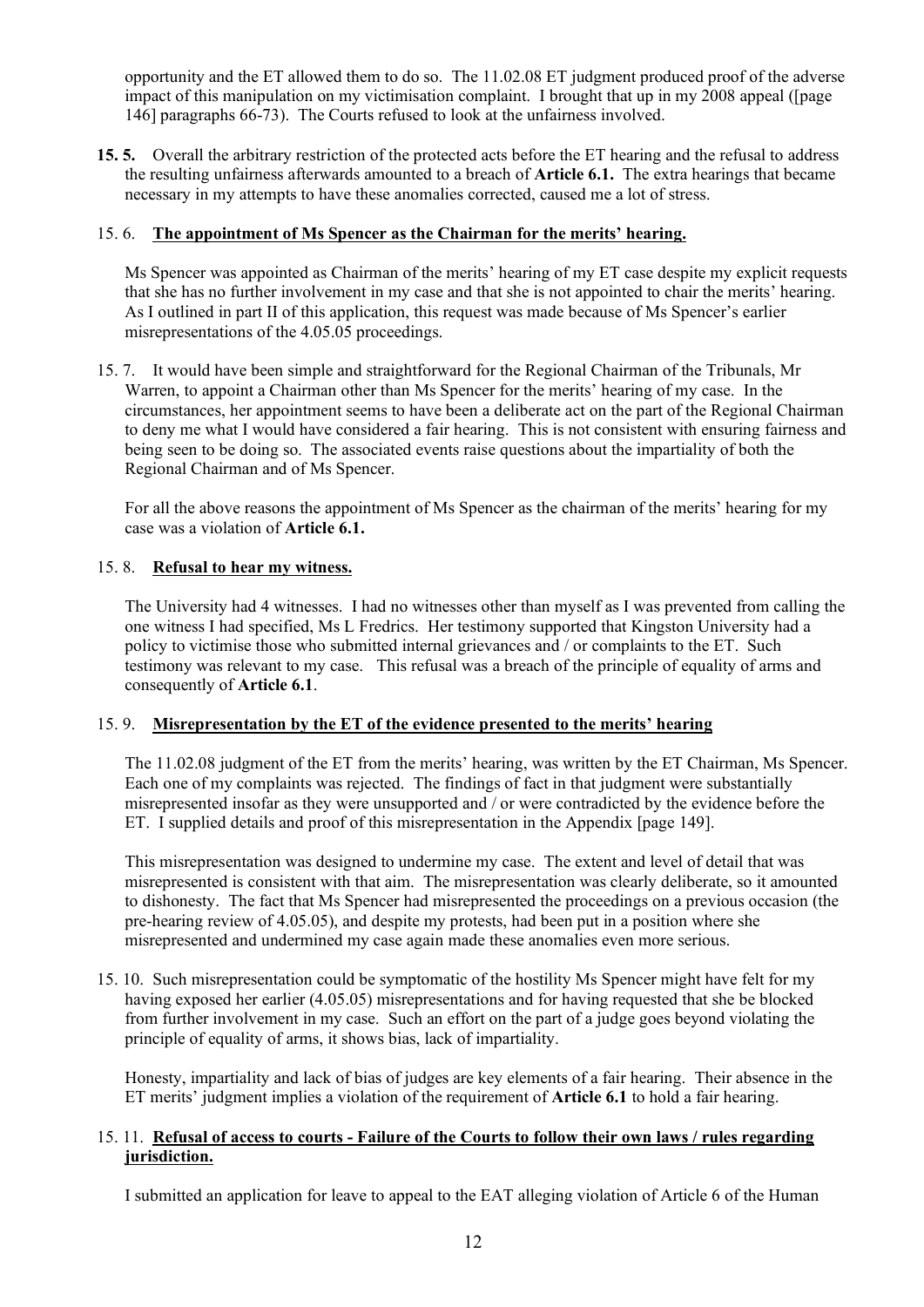Rights Convention, errors in law, misrepresentation of the evidence and irregularities in the ET proceedings.

- 15. 12. An application for leave to appeal to the EAT is conditional to the appeal being **within the jurisdiction of the EAT**. Whether the appeal is within the EAT's jurisdiction, or not, is normally decided by the EAT. This decision however ought to be taken in accordance with the applicable law / case law.
- 15. 13. The applicable law about Jurisdiction of the EAT is as follows:

S 21 of the Industrial Tribunals Act 1996 states that the jurisdiction of the Employment Appeal Tribunal is on questions of law arising from proceedings in Industrial Tribunals (Employment Tribunals). There is also well established case law clarifying the matter of jurisdiction of the EAT in the authorities *British Telecommunications v Sheridan [1990] IRLR 27, §35* [page 251] and *East Berkshire Health Authority v Matadeen [1992] IRLR 336* [page 255]*.*

According to these authorities, the EAT can interfere with the decision of an ET and allow an appeal (a) if the decision involves a misdirection or a misapplication of the law, (b) if there is a material finding of fact relied upon by the Tribunal in the decision which was unsupported by any evidence or contrary to the evidence before the Tribunal and (c) if there is a finding that is perverse.

- 15. 14. The EAT used lack of jurisdiction as the reason why they denied me leave to appeal. The justification however the EAT gave in support of this argument seems very unsatisfactory indeed. To start with, the ET stated in the 24.04.08 letter "*it is not the function of the EAT to re-hear the facts of a case".* See [page 125, 2<sup>nd</sup> paragraph]. Other than that the 24.04.08 letter did not address the grounds of my appeal.
- 15. 15. I clarified this point in my document '*Response to the 24.04.08 Comments'* [page 127] where I wrote in paragraph 1:

"The letter of  $24.04.08$  states that the EAT has jurisdiction to hear appeals on questions of law. The letter also states that it is not the function of the EAT to re-hear the facts of a case. In relation to these comments I wish to draw attention to the fact that I have not asked the EAT to re-hear the evidence. What I have asked the EAT is to address several errors in law made by the ET in the  $11.02.08$  judgement. In the event the EAT decides that the facts *need to be re-heard, I understand that the EAT has the power to order a re-hearing by a Tribunal.*

I proceeded to explain why my appeal was based entirely on questions of law and was thus within the jurisdiction of the EAT. I wrote:

 $\mu$ <sup>N</sup>My appeal against the 11.02.08 ET judgment falls within the jurisdiction of the EAT insofar as it is entirely based *on questions of law. These errors are:*

- *a) The ET failed to address the correct legal or statutory question, misconstruing a law or statute.*
- *b) The ET reached a decision or conclusion that is not supported or is inconsistent with the evidence.*
- *c) The ET failed to consider significant evidence that if considered by any reasonable tribunal would have led to a decision significantly different to what the ET reached.*
- *d) The ET reached a perverse decision that no reasonable Tribunal would have reached on the basis of the evidence before it.*
- e) *The proceedings and judgement involved several irregularities that include (but are not limited to) the failure to consider most significant evidence that supported my case and misrepresentation of the evidence. "*
- 15. 16. I raised again the matter of jurisdiction during the Rule 3(10) hearing on 22.07.08 in the document submitted to HH J McMullen [page 192]. The latter conceded that I was correct about the jurisdiction of the EAT, however in his subsequent written judgment he evaded this matter by simply making a brief dismissive comment in paragraph 14 which fails to acknowledge, let alone address, the above allegations.
- 15. 17. Finally the 10.11.08 order of the Court of Appeal [page 234] stated explicitly that the EAT had refused to give me leave to appeal because it decided it had no jurisdiction to do so, that the Court of Appeal accepted this decision and on that basis rejected my application for leave to appeal to the Court of Appeal. There is nothing however in that order to explain why I was wrong in my analysis that my appeal was within the jurisdiction of the EAT.

For example *Ground 3* of my 2008 appeal to the Court of Appeal [page 218 and page 228] was about the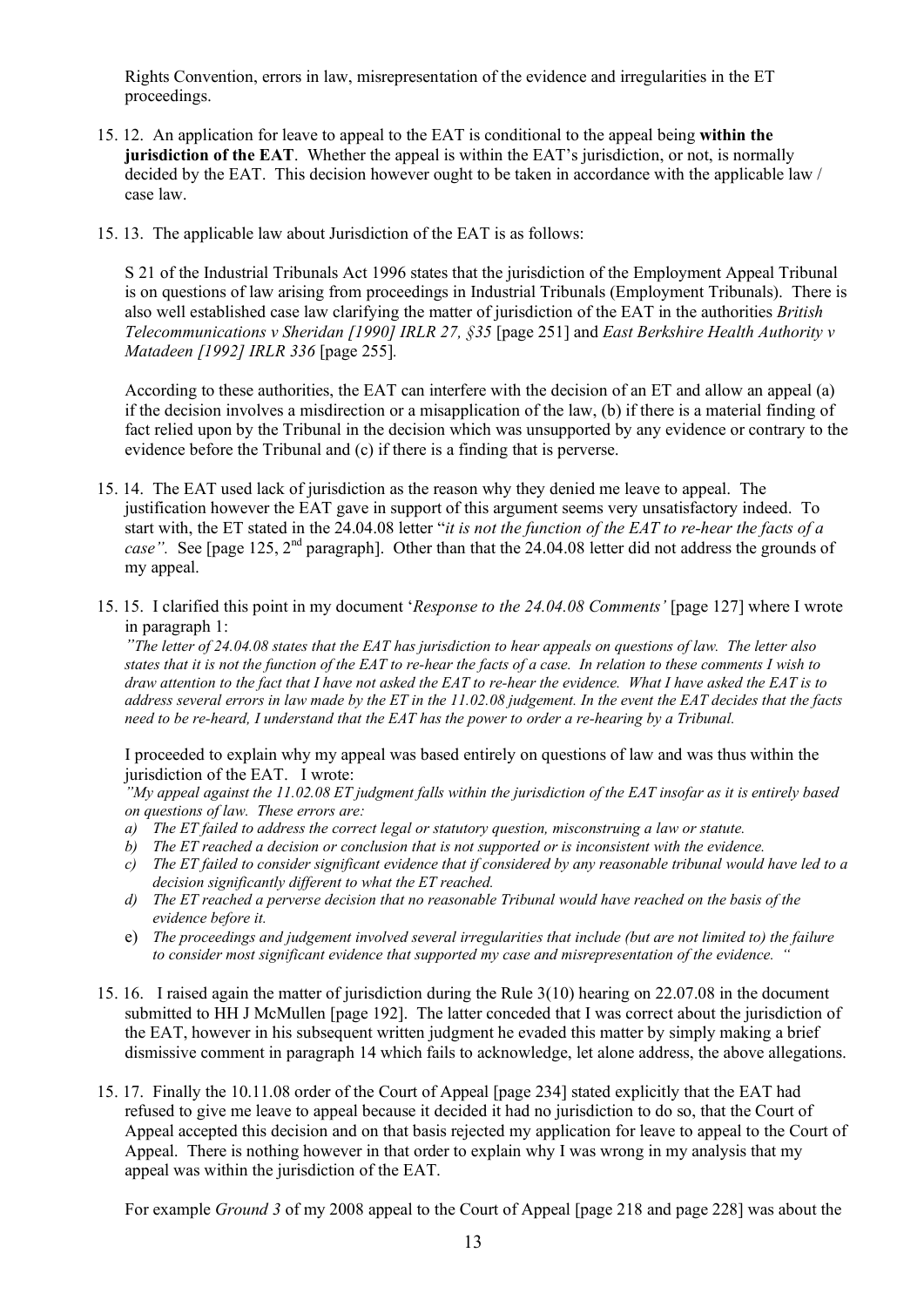failure of the EAT to examine my allegation that there had been a violation of Article 6 of the Human Rights Convention [page 133]. This was clearly within the jurisdiction of the EAT, yet the EAT refused to address it and the Court of Appeal condoned the EAT's decision to do so. Overall, given the inadequacy with which the EAT had addressed the matter of lack of jurisdiction, a mere condonation by the Court of Appeal of the EAT finding was just as inadequate.

15. 18. In conclusion, the refusal to grant me leave to appeal on the basis that my appeal was not within the jurisdiction of the EAT was not in accordance with the applicable law / case law. This refusal was therefore arbitrary and as such amounted to a refusal to allow me access to a fair hearing as stipulated by **Article 6.1** and consequently of **Article 13** of the Convention.

### 15. 19. **Failure of the EAT to address my complaints**

My allegation that the misrepresentation of the evidence at the ET merits' hearing amounted to a **breach of the Human Rights Act 1998** (with specific reference to article 6 of the Convention) appeared in paragraph 17 of the Grounds of 2008 EAT Appeal [page 136] as part of **Ground 1**. The relevant details of the evidence that got misrepresented appeared in the Appendix [page 149].

15. 20. The response of the EAT to *Ground 1* appears in paragraph 12 of HH J McMullen's judgment [page 206]. There is an unclear dismissive comment there that might refer to the earlier appeals (chaired by HH H Richardson, HH J Underhill and LJ Pill) regarding the specification of protected acts, which I have already discussed earlier.

There is nothing however in paragraph 12 of HH J McMullen's judgment (or elsewhere in that judgment) that actually addresses my allegation that the misrepresentation of the evidence at the ET merits' hearing amounted to a **breach of the Human Rights Act 1998**. It was the obligation of the EAT to allow an appeal so as to address my allegation of a violation of **Article 6.1** and, according to Article 13 of the Convention, offer the appropriate remedy. Ignoring my complaint amounts to a breach of **Article 13.**

- 15. 21. This same misrepresentation by the ET was part of Grounds 2 and 3 where I alleged that the misrepresentation and anomalies in the use of the evidence at the merits' hearing resulted in **numerous errors of law in the findings of fact** of that hearing. This appeared in paragraphs 19-22 of the Grounds of the EAT Appeal as part of **Ground 2** [page 136], with specific details given in the Appendix [page 149]. I also alleged, under **Ground 3** [page 111, paragraphs 26-27], that the misrepresentation **was so extensive and substantial that it amounted to an irregularity in the proceedings.**
- 15. 22. No matter how one looks at it, my allegation that the ET misrepresented the evidence is very serious indeed, implying gross misconduct of the ET. Yet the EAT ignored this allegation completely. There is no finding addressing this allegation. There is no mention of this allegation anywhere in the communications from the EAT.
- 15. 23. As for my allegation that the appointment of Ms Spencer as Chairman of the merits' hearing was unfair and irregular, this appeared as part of **Ground 3** ([page 137], paragraph 24). HH J McMullen made, in paragraph 15 of his judgment [page 207], a brief reference to the appointment of Ms Spencer as chairman of the merits' hearing. This was simply a dismissive comment that there had "*been no appeal against that"*. This statement is obscure and misleading.

The 2008 EAT appeal for which HH J McMullen wrote the above words was the earliest occasion on which the matter of Ms Spencer's appointment and conduct as the chairman of the merits' hearing could be raised. So HH J McMullen's response makes no rational sense. Furthermore the claim that he had dealt with this matter is not true. There is nowhere in his judgment anything that addresses my concerns about Ms Spencer's appointment to chair the ET merits' hearing.

15. 24. As I explained in paragraph 17 of the Skeleton Argument for my subsequent appeal to the Court of Appeal [page 221], the EAT ought to have addressed my contentions and given reasons why they reached the decision to refuse me leave to appeal. This is required by the guidance offered by UK case law such as *English v Emery Reimbold [2003] IRLR 710* and *Meek v Birmingham [1987] IRLR 250.* This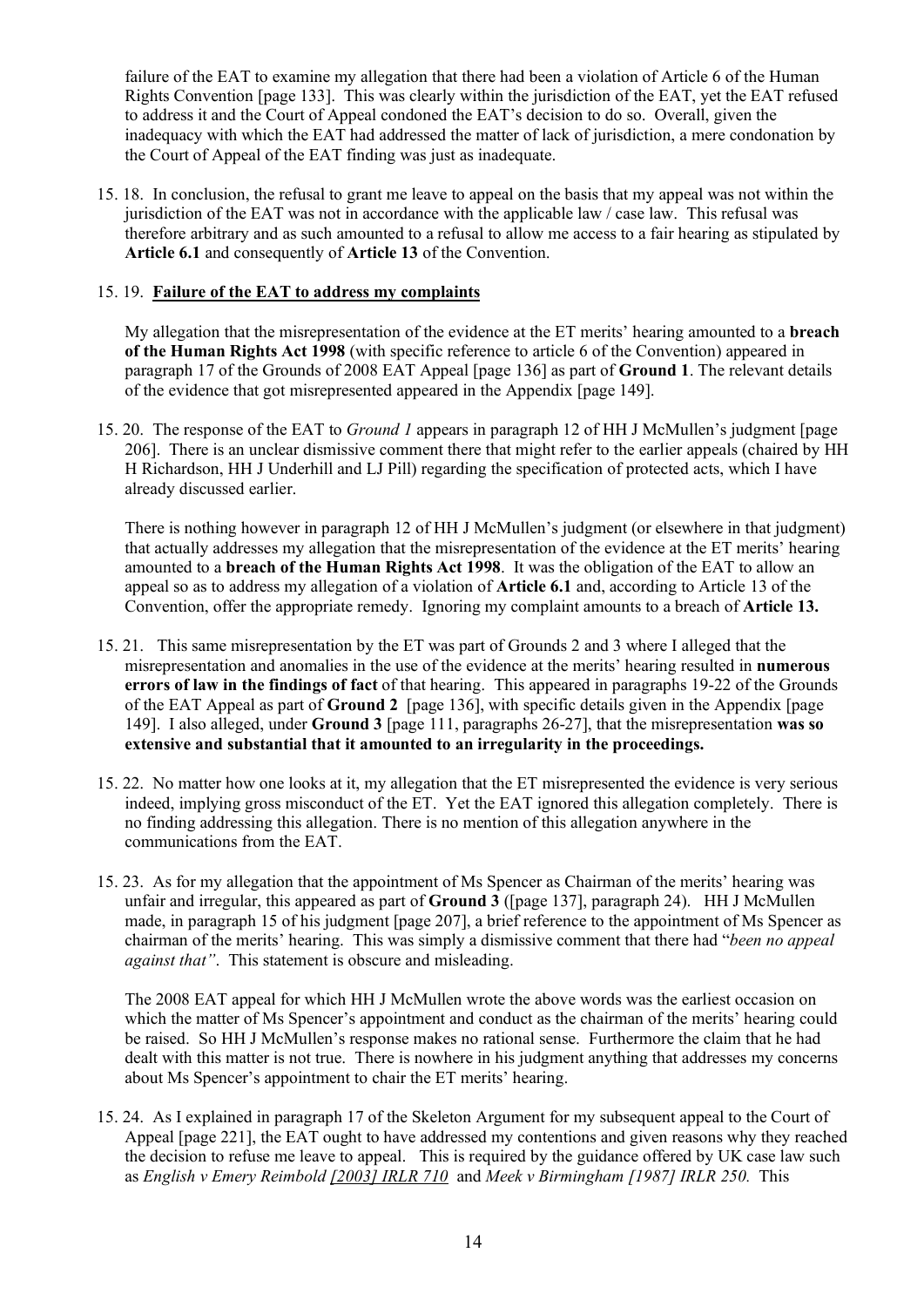requirement is consistent with the requirements of Article 6 of the Human Rights Convention.

15. 25. The EAT Practice Direction [page 240] specifies the procedure to be followed for an appeal such as mine. Since my allegations implied misconduct on part of the ET, the correct approach for the EAT would have been to follow the EAT Practice Direction rule 11. That would entail a thorough investigation possibly involving the request of affidavits from the parties including the members of the Tribunal. On my part I supplied in the Grounds of Appeal and the accompanying Appendix detailed particulars of my allegations and the related proof [page 131].

HH J Elias was apparently reluctant to follow the procedure outlined in Practice Direction rule 11. He rejected my application because, as he put it, my submission was very detailed and longer than the ET judgment [page 125]. This response is, in my view, arbitrary and capricious. After all the length of my submissions reflected the extent of the misrepresentation by the ET.

15. 26. I have no doubt that the EAT judges who dealt with my application for leave to appeal **did not even read my submissions,** or if they did, not with sufficient attention**.** I base this opinion on the following observations:

The explanations given in the written communications by both judges (HH J Elias and McMullen) amounted to a summary of the findings in the 11.02.08 ET judgement without any reference to the issues and criticisms I had raised in my appeal against that judgment and the conduct of the tribunal. This may well show that the judges involved had read the ET judgment, but there is nothing to show that they actually read my own submissions.

- 15. 27. During the 22.07.08 hearing, HH J McMullen seemed oblivious of most of the issues in my appeal. (See '*NOTES from the 22.07.08 EAT hearing'* [page 194]). The orders he issued at the end of that hearing [pages 196, 197] did not touch on any of those issues.
- 15. 28. HH J McMullen's written judgment [page 198] contains more specific comments than his earlier orders. Even if we were to accept that this judgment shows some familiarity with the issues in my appeal, then that simply suggests that HH J McMullen might have familiarised himself with the issues in my appeal after he took the decision to reject it. Deciding on issues before one is familiar with them is not consistent with the fair hearing required by **Article 6.1.**
- 15. 29. However a closer look at what HH J McMullen wrote in his written judgment shows that that primarily consisted of extracts from the ET 11.02.08 judgment and HH J Elias' 24.04.08 letter, still without addressing the specific and well substantiated criticisms that I raised in my appeal against the 11.02.08 ET judgment. An examination of the criticisms in my appeal and the response in his judgment can leave no doubt about that. I will give just one example.

Under *Ground 4* of my appeal I specified 5 errors of law in connection with my complaint of unfair dismissal. None of these errors were addressed. I will demonstrate by pointing to one of these errors, *Error 5* [page 140, paragraphs 39-42], which is about the lack of procedural fairness and lack of impartiality involved in my dismissal. This is a text book example of a reason on which tribunals base a finding of unfair dismissal. What I wrote under *Error 5* alone, could serve as grounds for the EAT to reverse the decision of the ET, into a finding that my dismissal was unfair. The response of HH J McMullen to my *Ground 4* appears in paragraph 16 of his judgment [page 207]. There is nothing in that paragraph that addresses or even mentions what I described under *Error 5.*

15. 30. In view of the extent and severity of the misrepresentations I alleged existed in the 11.02.08 ET judgment, the dismissive comment in paragraph 15E of HH J McMullen's judgment [page 207] '*it is not* the duty of the Employment Tribunal to cite every piece of the extensive written material in this case' would seem at best flippant, if it came from a judge who had actually read my submissions. I am therefore convinced that HH J McMullen did not read my submissions.

## 15. 31. **Failure of the Court of Appeal to address my complaints**

The Court of Appeal rejected my subsequent 2008 application for leave to appeal to the Court of Appeal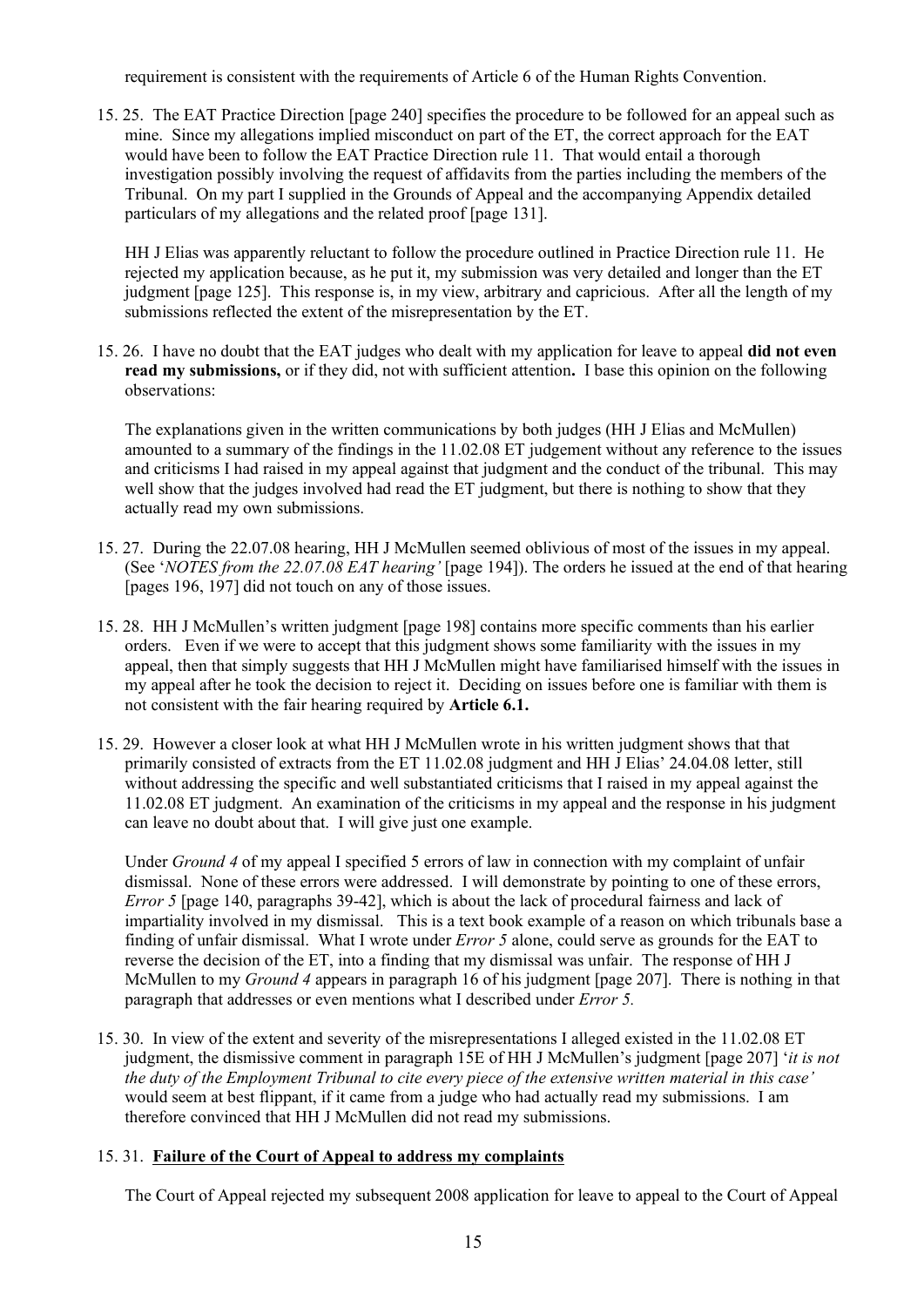because, as the judge put it, *"..the EAT said that there was no point of law in issue. The EAT refused to* hear your appeal because it had no jurisdiction to do so. That remains the position, before the Court of *Appeal."* [page 234].

As discussed earlier, I had clearly explained in my appeal to the Court of Appeal why my appeal to the EAT was entirely within the jurisdiction of the EAT. The Court of Appeal did not address my arguments regarding jurisdiction or regarding anything else, for that matter.

## 15. 32. **Implication of the failure of the Courts to address my complaints.**

Under **Article 6.1** the courts are required to give reasons for their decisions. While accepting that not all arguments in the appeal need be addressed, failing to consider the important arguments is not consistent with having a fair hearing. (See Ruiz Torija v. Spain judgment of 9 December 1994 § 29, 30, Hiro Balani v. Spain judgment of 9 December 1994 § 27, 28 and Pronina v. Ukraine judgment of 18 July 2006 § 23, 25.)

15. 33. The issues that the EAT and the Court of Appeal refused to address were specific, pertinent and important. They were the grounds of these appeals. Grounds for the appeal are indeed important. The allegation that there had been a violation of the Human Rights convention is important. The same applies to allegations about serious irregularities in the proceedings, errors in law and deliberate misrepresentation by a judge.

I argued the issues in my appeal with clarity and supported them by the relevant references (evidence, law, case law, judgments). The nature of the criticisms I raised was, for the most part, such that they could not be addressed by a mere acceptance of the findings of the court below. They required justification.

What the two appeal courts presented as answers was to a large extent evasive or irrelevant and overall insufficient. These courts have therefore failed to fulfil the requirements of **Article 6.1** of the Convention and indirectly of **Article 13.**

#### *15. 34.* **Inadequate accounts of proceedings and judgments**

The publication of written judgments ought to be consistent with the requirement of Article 6.1 for a (fair and) **public** hearing. In the UK the judgments issued at the end of hearings provide the only record of the main issues, of the findings of fact and of the decisions taken. At least this was the case in the proceedings involved in my case.

Throughout the proceedings I raised serious issues about anomalies such as the misrepresentations by the ET Chairman, Ms F Spencer. This was an important part of my EAT appeal that impacted greatly on the validity of the decisions of the ET. I also raised that with the Court of Appeal. One would expect that this allegation would appear somewhere in the judgments, yet it does not. If a member of the public were to read the judgments issued in relation to my 2008 appeals, he/she would not be aware that such an issue arose and was ignored. This matter was swept under the carpet.

The same applies to other issues that I raised in my appeal.

**15. 35.** Such inadequate reporting amounts to a further violation of **Article 6.1**. I explained why in paragraph 2 of the Grounds of Appeal for the 2008 EAT appeal [page 133], where I wrote:

"...Having a fair and public hearing implies that the hearing and its outcome is fair and is seen to be fair. However the written justification for any decision is not simply supposed to create the perception that the decision is fair, what is written ought to honestly reflect the facts of the case and the legal basis of the *decision.*

*Inadequate or misleading reporting in the written judgments may conceal errors and unfairness in the*